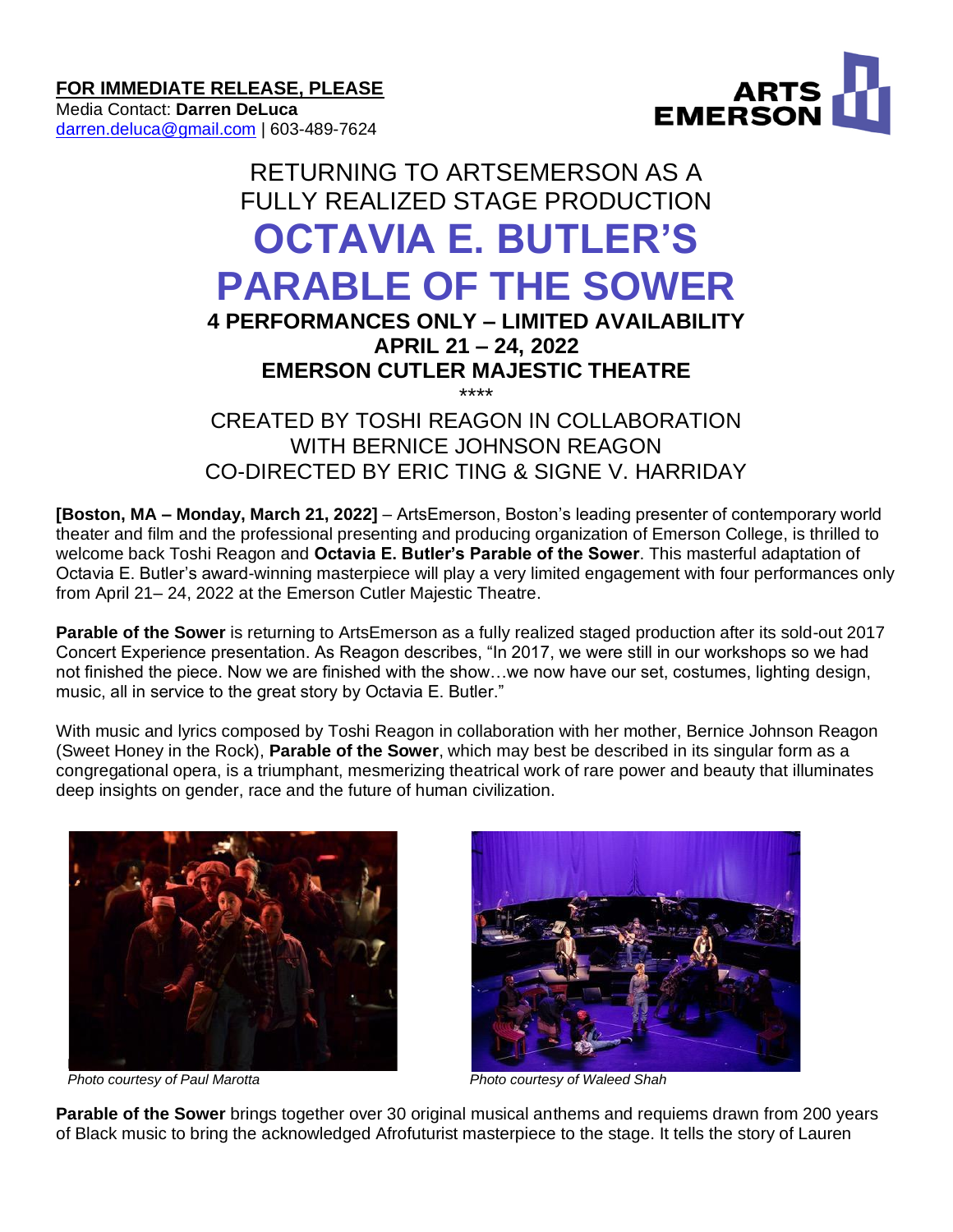Olamina, a young woman who lives in a not-so-distant America where climate change has driven society to violence and the brink of extinction. When she loses both family and home, she ventures out into the unknown. What begins as a desperate fight for survival leads to something much more profound: a startling vision of human destiny that births the seeds of a new faith.

"We are so excited at last to bring **Octavia E. Butler's Parable of the Sower** to the stage after having to cancel the production in March 2020 during the COVID-19 shutdown," says ArtsEmerson Executive Director David C. Howse. "The piece is urgent, its music is gorgeous, the event is exhilarating, and Octavia E. Butler's prescient voice just seems to keep gaining in clarity and wisdom. Toshi Reagon is a dear friend of ours here at ArtsEmerson. We're glad to welcome the company, and Butler's vision, back to Boston."

Tickets for **Parable of the Sower** may be purchased 24/7 at [ArtsEmerson.org,](https://artsemerson.org/events/iphigenia/) or by calling 617-824-8400 (Tue-Sat from 12:00PM ET - 6:00PM ET). The ArtsEmerson central ticketing office at the Paramount Center (559 Washington Street, Boston) is open for walk-up service Thu-Sat from Noon - 6:00 PM ET. (Please note that the Cutler Majestic Theatre Box Office is only open on performance days beginning two hours prior to curtain time.) Groups of 10+ attending any performance may save up to 30%.

Thanks to generous support from Rockland Trust, a limited number of \$10 Mobile Rush tickets will be available at 10:00 AM ET each performance day on a first-come, first-served basis, exclusively through the TodayTix mobile app. For more information, please click on "General Public'' when you visit [ArtsEmerson's Offers web](https://artsemerson.org/packages-offers/offers/)  [page.](https://artsemerson.org/packages-offers/offers/)

#### **For production stills and other media kit assets, click [here.](https://tickets.artsemerson.org/Online/default.asp?doWork::WScontent::loadArticle=Load&BOparam::WScontent::loadArticle::article_id=B1C9A16E-C1A8-43A5-B039-1A8B43C10B21)**

#### **LISTINGS INFORMATION FOR OCTAVIA E. BUTLER'S PARABLE OF THE SOWER**

**Dates:**

April 21 - 24, 2022

#### **Venue:**

Emerson Cutler Majestic Theatre 219 Tremont Street, Boston, MA 02116

#### **Performance Schedule:**

| Thursday, April 21, 2022 | 7:30pm             | <b>Press Performance</b> |
|--------------------------|--------------------|--------------------------|
| Friday, April 22, 2022   | 8:00 <sub>pm</sub> |                          |
| Saturday, April 23, 2022 | 8:00 <sub>pm</sub> |                          |
| Sunday, April 24, 2022   | 2:00 <sub>pm</sub> |                          |

#### **Ticket Information:**

Tickets for **Parable of the Sower** may be purchased 24/7 at [ArtsEmerson.org,](https://artsemerson.org/events/iphigenia/) or by calling 617-824-8400 (Tue-Sat from 12:00PM ET - 6:00PM ET). The ArtsEmerson central ticketing office at the Paramount Center Box Office (559 Washington Street, Boston) is open for walk-up service Thu-Sat from Noon - 6:00 PM ET. (Please note that the Cutler Majestic Theatre Box Office is only open on performance days beginning two hours prior to curtain time.) Groups of 10+ attending any performance may save up to 30%.

Thanks to generous support from Rockland Trust, a limited number of \$10 Mobile Rush tickets will be available at 10:00 AM ET each performance day on a first-come, first-served basis, exclusively through the TodayTix mobile app. For more information, please click on "General Public" on [ArtsEmerson's Offers web page.](https://artsemerson.org/packages-offers/offers/) **Content:**

Recommended for Ages 13+

#### **Running Time:**

120 minutes, no intermission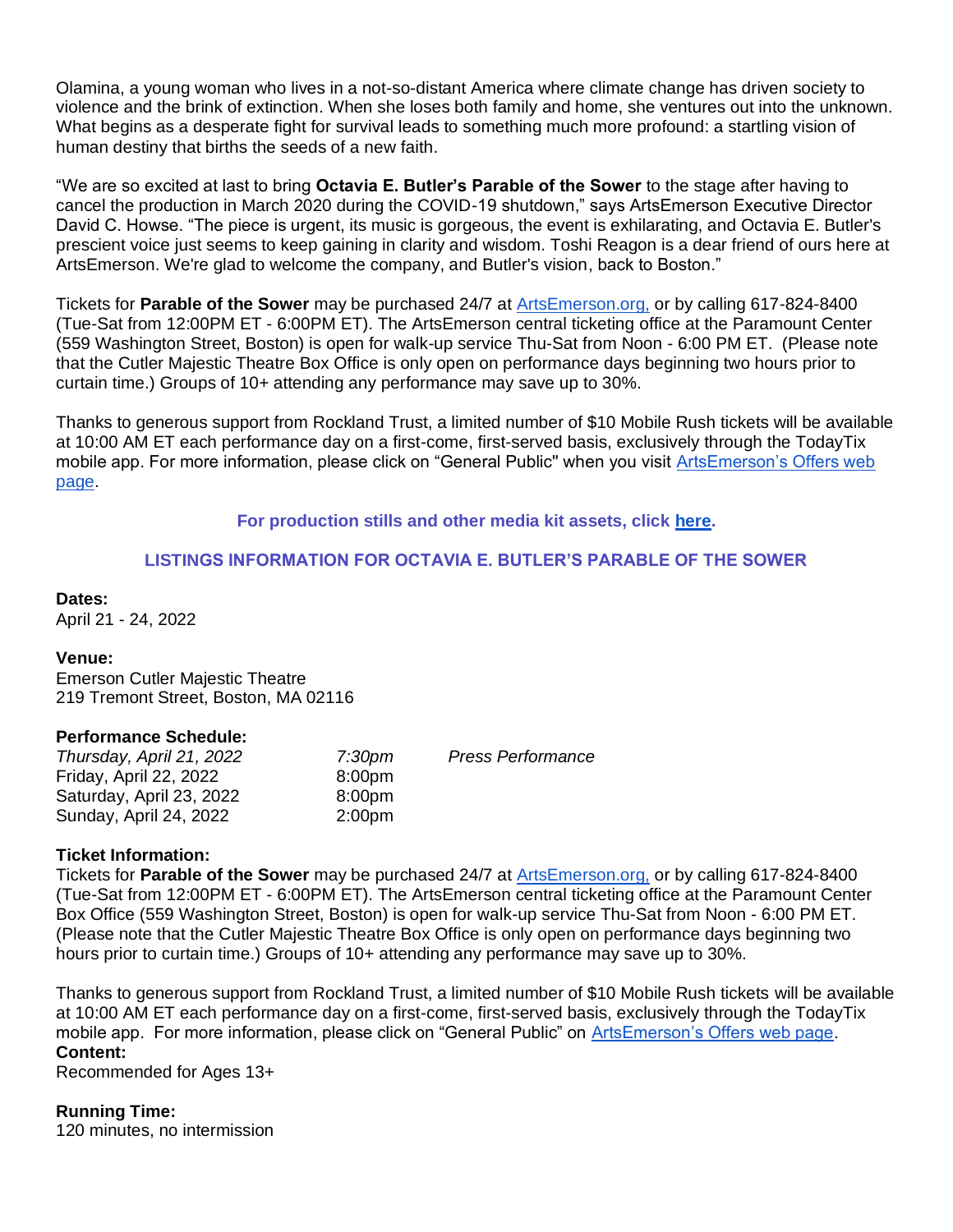#### **Public Health Information:**

The Theatres of Emerson College firmly believes in the importance of a fully vaccinated community, and the utmost priority is the safety of patrons, program participants, artists, and team members. Efforts will continue to re-evaluate and establish new guidelines to ensure that protocols fulfill the promise of supporting the wellbeing of all.

Proof of full COVID-19 vaccination is required for entry to all events. According to the CDC, "full COVID-19 vaccination" is defined as two weeks after one dose of a single-shot regimen, such as the Johnson & Johnson vaccine, or two weeks after the second dose of an mRNA vaccine, such as Pfizer or Moderna. Currently, booster shots are not required under the new policy. Masks covering mouth and nose are mandatory inside all venues at all times (except for speakers, performers, and musicians while actively participating in a performance or presentation. Based on most recent scientific findings, we are recommending N95, KN95, or well-fitting 3-ply surgical masks; however, any mask with at least 3-ply construction is permissible. No gaiters, bandanas, or masks with vents are allowed.

### **[CLICK HERE TO REVIEW FULL DETAILS REGARDING COVID-19 HEALTH PROTOCOLS.](https://artsemerson.org/visit/public-health/)**

#### **CREDITS**

**Created by** Toshi Reagon and Bernice Johnson Reagon **Co-Directed by** Eric Ting & Signe V. Harriday **Music and Lyrics by** Toshi Reagon and Bernice Johnson Reagon **Music Direction by** Toshi Reagon **With** Marie Tatti Aqeel, Alina Carson, Helga Davis, Kyle Garvin, Jared Wayne Gladly, Toussaint Jeanlouis, Karma Mayet Johnson, Morley Kamen, Alexandra Koi, Josette Newsam, Shelley Nicole, Toshi Reagon, Noah Virgile, Evie Schuckman **Orchestra** Monique Brooks Roberts, Zach Brown, Bobby Burke, Fred Cash, Jr., Chogyi, Matt Graff **Choreography:** Millicent Johnnie **Scenic:** Arnulfo Maldonado **Costumes:** Dede M. Ayite **Lighting:** Christopher Kuhl **Audio Systems:** John Kemp **Art Installation:** Abigail Deville **Movement Director:** Yasmine Lee **Production Manager:** Anthony J. Cerrato **Production Stage Manager:** Chris De Camillis **Assistant Stage Manager:** Caroline Pastore **Tour Producer:** ArKtype / Thomas O. Kriegsmann **Company Manager/CovidCM:** Morgan Johnson **Tour Lighting Director:** Devin Cameron **Audio Technician:** Alex Dakoglou **2nd Audio Technician:** Laura Brauner

*The Pre-Show Soundscape includes the music of Bernice Johnson Reagon, Jason Moran, Meshell Ndegeocello, Arooj Aftab, Climbing PoeTree, Alicia Hall Moran. News Reporter- J. Bob Alotta.* 

#### **Produced by Wise Reagon Arts Consultant Shanta Thake**

Based on the novels *Parable of the Sower* and *Parable of the Talents* by Octavia E. Butler.

Courtesy of the estate of Octavia E. Butler.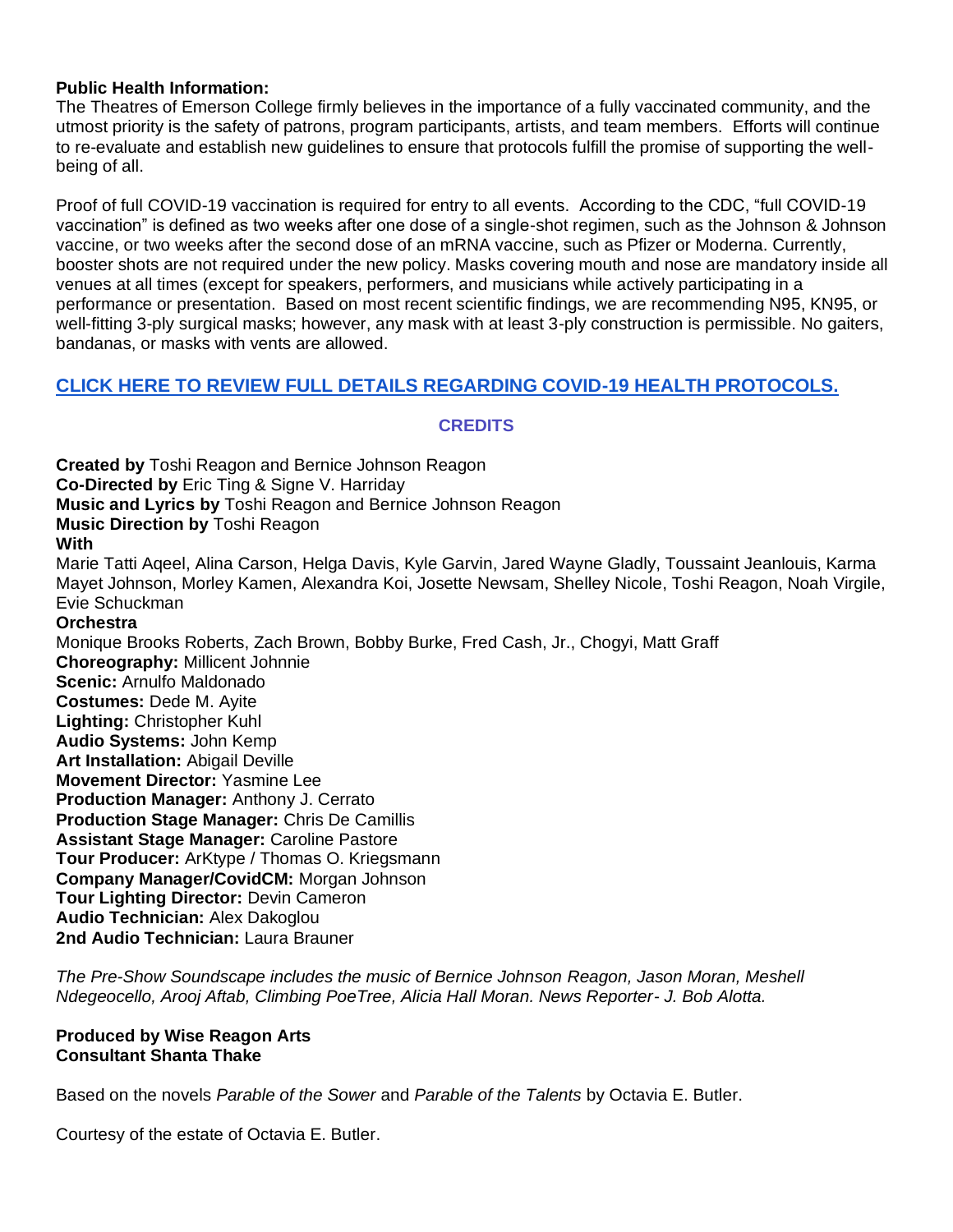*Originally commissioned by The Public Theater, and Co-commissioned by The Arts Center at NYU Abu Dhabi. World Premiere at The Arts Center at NYU Abu Dhabi November 9, 2017. It is made possible with funding by the New England Foundation for the Arts' National Theater Project, with lead funding from The Andrew W. Mellon Foundation. Octavia E. Butler's Parable of the Sower was developed with support by The Public Theater and during a residency at the Baryshnikov Arts Center, New York, NY. Additional support provided by the Apollo's Salon Series Program. Fiscally sponsored by Cal Shakes.*

#### **BIOGRAPHIES**

**OCTAVIA ESTELLE BUTLER** (*Author, June 22, 1947–February 24, 2006*). Octavia E. Butler was a renowned African American author, recipient of a MacArthur "Genius" Grant and a PEN Lifetime Achievement Award for her body of work. Born in Pasadena in 1947, she was raised by her mother (a housemaid) and her grandmother. The author of many award-winning novels, including PARABLE OF THE SOWER (1993), a New York Times Notable Book of the Year, and PARABLE OF THE TALENTS (1995) winner of the Nebula Award for the best science fiction novel published that year, she was way ahead of her time: though the MacArthur Grant made life easier in later years, she struggled for decades when her dystopian novels exploring themes of Black injustice, global warming, women's rights and political disparity were, to say the least, not in commercial demand. During these years of obscurity Butler, always an early riser, woke at 2 a.m. every day to write, and then went to work as a telemarketer, potato chip inspector, and dishwasher, among other things. At the time of her death in 2006, interest in her books was beginning to rise, and in recent years, her work has become timely and hugely popular among all kinds of readers. Sales overall have increased worldwide, her work is taught in over 200 colleges and universities nationwide; and a graphic novel adaptation of her book KINDRED was a #1 New York Times Bestseller in 2017. In media, her novel DAWN is being developed for television by Ava DuVernay ("Selma"; "A Wrinkle In Time") and other works are also in production. Currently, an opera by Toshi Reagon based on Butler's novel PARABLE OF THE SOWER is part of The Public Theatre "Under the Radar" festival and will be touring worldwide in 2018.

**TOSHI REAGON** (*Librettist, Composer, Music Director*) is a talented and versatile singer, composer, musician, curator and producer with a profound ear for sonic Americana—from folk to funk, from blues to rock. While her expansive career has landed her at Carnegie Hall, the Paris Opera House and Madison Square Garden, you can just as easily find Toshi turning out at a music festival, intimate venue or local club. She has collaborated with many artists including Carl Hancock Rux, Ani DiFranco, Lenny Kravitz, Elvis Costello and Nona Hendryx. As a composer, she has worked with Katori Hall, Urban Bush Women and The Jane Comfort Dance Co., among others. She is currently touring Bessie Award-winning *The Blues Project* with tap dancer Michelle Dorrance and Dorrance Dance. She founded WORD\*ROCK\*&SWORD, a community festival that takes place throughout New York City every September. Together with her mother Bernice Johnson Reagon, she has created two operas with director Robert Wilson, *The Temptation of St. Anthony and Zinnias, The Life of Clementine Hunter*. Toshi co-composed music for two Peabody Award-winning films and received a NYFA Award for Music Composition, the 2010 OutMusic Heritage Award and The Black Lily Music and Film Festival Award for Outstanding Performance. She is a National Women's History Month honoree and was named a 2015 Art of Change Fellow by the Ford Foundation.

**BERNICE JOHNSON REAGON** (*Librettist, Composer*) is a scholar, singer/songleader, activist. For over half a century she has been a profound contributor to African American and American culture. Born in Southwest Georgia, her singing style and traditional repertoire is grounded in her experiences in church, school and political activism. As a composer, she has created a narrative of her social and political activism through her songs and larger compositions. She performed as a member of the SNCC Freedom Singers during the sixties; she founded an all-women a cappella ensemble, The Harambee Singers, during the Black Cultural Movement; she founded and led the internationally acclaimed Sweet Honey in the Rock for thirty years until retirement. Paralleling her work in music, Reagon is one of the leading authorities in African American Cultural History. She is a recipient of the Heinz Award for Arts and Humanities, a MacArthur Fellowship and the Presidential Medal and Charles E. Frankel Prize for Contributions to the Public Understanding of Humanities.

**ERIC TING** (*Director*) is an Obie Award-winning director and Artistic Director of California Shakespeare Theater. Recent directing credits include *Black Odyssey, Othello* (Cal Shakes), the world premiere of Sam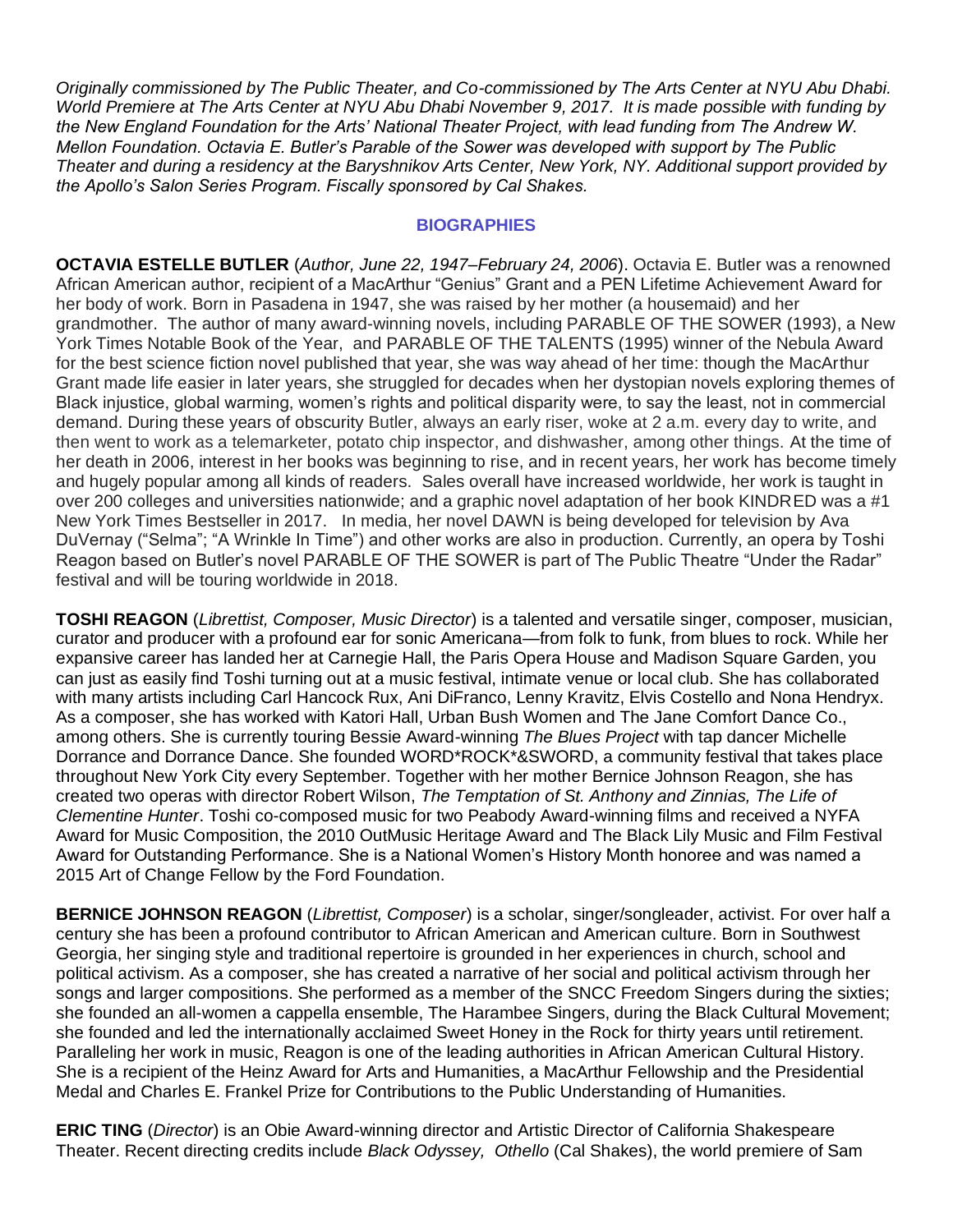Hunter's *Lewiston* (Long Wharf Theatre) and *To Kill a Mockingbird* (Cincinnati Playhouse), Frances Ya-Chu Cowhig's *The World of Extreme Happiness* (Manhattan Theatre Club/Goodman), Branden Jacobs-Jenkins' *Appropriate* (Center Theatre Group), Kimber Lee's *Brownsville Song* (Long Wharf/ Philadelphia Theatre Co.), Sam Hunter's *A Great Wilderness* (Williamstown), Nora Chipaumire's *Miriam* (BAM Next Wave), Jackie Sibblies Drury's *We Are Proud to Present a Presentation…* (world premiere, Soho Rep/Victory Gardens). Ting is a founding member of the artists' collective Intelligent Beasts.

**SIGNE V. HARRIDAY** (*Associate Director*) Signe V. Harriday is a director, multidisciplinary artist, synchronized swimmer, and activist using theatre as a catalyst to ask questions about who we are and who we are in relation to each other. Co-founder of MaMa mOsAiC, Million Artist Movement, and the Subversive Sirens and Associate Company Member of Pillsbury House Theatre. Current projects: *How Black Mothers Say I Love You* (Penumbra Theatre) and *Supadupa Kid* (Barrington Stage). [www.signeharriday.com](http://www.signeharriday.com/)

## *PERFORMERS*

**MARIE TATTIANA AQEEL** is a performance artist, naturalist, and community organizer from Washington DC. Her performance training comes from the Duke Ellington School of the Arts in DC and the Mason Gross School of the Arts at Rutgers University, NJ. Performance credits include appearing in concert at the Kennedy Center's Millennium Stage (2022); a grant-winning performance of her original song *Come Back Home* for Emergent Seed DC (2021); *Octavia E. Butler's Parable of the Sower: the Opera* created by Toshi Reagon and Bernice Johnson Reagon (2019-present); *A Letter to My Ex* the Musical by Be Steadwell (2019); *Annie Salem* by Rachel Chavkin and Heather Christian (Powerhouse/NYSAF 2019), and two self-published EP albums available a[t](http://tattiana.bandcamp.com/) [tattiana.bandcamp.com.](http://tattiana.bandcamp.com/)

**ALINA CARSON** is a musical theater trained performance artist and actor from Baltimore, Maryland. She is based in New York, and she is skilled in dance and stage combat. She attended the Arena Players in Baltimore from 2004-2014 before relocating to New York in 2016 where she spent three years as a company member of the Harlem Repertory Theatre that has since been on hiatus due to COVID. Most recently Alina has been working primarily in film, she can be seen in Nikyatu Jusu's 'Nanny' which is featured in Sundance Film Festival 2022. Her commercial and print listings include Sephora, Nike, Beyonce, JcPenny, Bed Bath and Beyond, Carvel, Microsoft, Mejuri, Major Lazer, Jabhead Electronics, and Beats by Dre. Her most notable stage productions include Midsummer Moon with the Virginia Stage Company and Raisin in The Sun with The Harlem Repertory Theater. She has trained with Lisa Carson, Robert Chew, Anthony Abeson, and Aneesa Folds of the Freestyle Love Supreme Training Academy.

**HELGA DAVIS** is a vocalist and performance artist with feet planted on the most prestigious international stages and with firm roots in her local community. Davis has made five BAM Next Wave Festival appearances, and was most recently principal actor in the 25th-anniversary international revival of Robert Wilson and Philip Glass's seminal opera Einstein on the Beach. She is host of the eponymous podcast HELGA on WQXR, winner of the 2019 Greenfield Prize in composition, a 2019 Alpert Award finalist, and the 2018-21 visiting curator for the performing arts at the Isabella Stewart Gardner Museum.

**KYLE GARVIN** is so honored to join this great company in the *Parable of the Sower* Opera. Hailing from Bridgeport, CT, Kyle earned a BFA degree in Musical Theater from the University of the Arts. Kyle has toured both nationally and internationally in How the Grinch Stole Christmas, Go Diego Go Live!, and Thomas and Friends Live! He's performed regionally in theaters across the country, his favorite credits include Twist: An American Musical, under the direction of Debbie Allen (Alliance Theater, Pasadena Playhouse), Hairspray (Courthouse Repertory Theater) , Matilda (Virginia Stage Company), The Wild Party (Barrow Group Theater), and Oliver (Paper Mill Playhouse).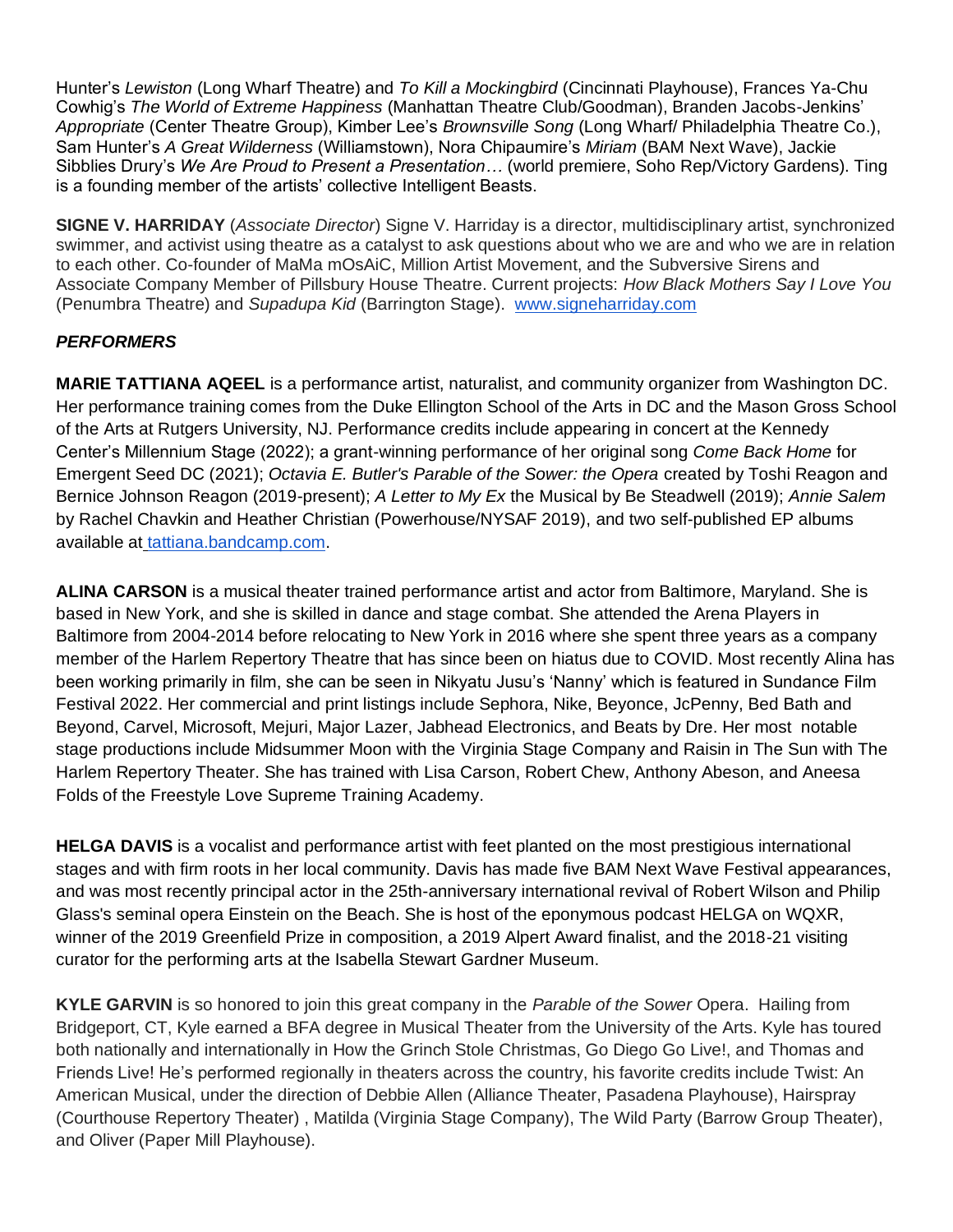**JARED WAYNE GLADLY** is a NYU alum originally from Houston, TX, is a Harlem based actor, singer, host, and voiceover artist. Over the course of his career, he has collaborated with Bill T. Jones, Rueben Santiago-Hudson, Kenny Leon, Des McAnuff, Dominique Morisseau, Toshi Reagon, Susan Stroman, Maurice Hines, Joe Iconis, Patricia McGregor, and Eric Ting- to name a few. New York/Broadway credits include: Frozen, The Book of Mormon, Holler If Ya Hear Me, Encores! Cabin in the Sky, Radio City Christmas Spectacular, Dreamgirls, The Scottsboro Boys. Film/TV: Unbreakable Kimmy Schmidt, Black Nativity, Random Unrelated Projects. Currently, Jared can be heard as the voice of Cricket Wireless' mascot Barry. Outside of theatre, Jared partners with Harlem community organizations The Soapbox Presents and the FCBC food pantry.

**TOUSSAINT JEANLOUIS** is an Actor and Teaching Artist. Originally from Houston, Texas, he attended Arizona State University, earning a Bachelor of Arts in Theater with a Concentration in Acting and continued to California Institute of the Arts, earning a Master of Fine Arts in Acting. He currently lives in New York City, where his last performance was in the Pulitzer Prize winning 'Hot Wing King' by Katori Hall at the Signature Theatre.

**MORLEY KAMEN** weaves the threads of jazz, soul, and folk traditions into a singular tapestry of vocal and acoustic splendor — the sound wave of a life lived with uncommon devotion to human rights and environmental justice. Raised in vibrantly multicultural Jamaica, Queens, and educated at the United Nations School, Duke Ellington High School for the Performing Arts and Alvin Ailey, Morley travels the world to sit and sing with visionaries on the frontiers of social change. Her music appears on network television, commercials and in human rights documentaries. To date, Morley has released seven albums of original songs via Sony, Universal andindependently and is currently completing a children's project with her husband, ChrisBruce, and a new solo album, generously funded by a grant from Cafe Royal. Morley recently wrote and performed the theme Song for "That Kindness - A play for and by the Nurses of America" by V (Formerly Eve Ensler) Morley spearheaded the successful fundraiser "Borderless Lullabies" that continues to be a source of revenue for the pro bono legal defense fund KIND - Kids-In- Need-Of- Defense to aid reuniting children with their families after being separated by ICE.

**JOSETTE NEWSAM** is a New York native who has performed solo and background on the Today Show, Live with Regis and Kelly, and Live with Kelly and Michael. She has performed voice-overs for NBC Universal. She has also performed lead, background vocals and recordings with amazing artists such as Dr. Bernice Johnson Reagon, Toshi Reagon, Melba Moore, Lou Reed, Macy Gray, and Angelique Kidjo, Nona Hendricks, Billy Bragg, Taina Asili, Norm Lewis and the incomparable Ben E. King. She's played in renowned musicals such as "Ain't Misbehavin' (Nell), "Ragtime" (Sarah), Gustave Flaubert's "The Temptation of St. Anthony (Chorus), "Zinnias" (Mama) and Toshi Reagon's musical adaptation of Octavia Butler's "Parable of the Sower" (Mrs. Simms). She is currently a vocalist with Toshi Reagon's "Big Lovely".

**SHELLEY NICOLE** is a transformational healer using the power of love and the energetic magic of music to shift the world. She is songwriter, vocalist, composer, actress and founder of Shelley Nicole's blaKbüshe. Through Red Butterfly Music, she released three albums, she who bleeds…, The Quick & Dirty EP and I Am American. The latter, produced by Vernon Reid, is forged from rock, funk and soul's connective tissue, empowering women to reclaim their cultural identity, and personal agency. Ms. Nicole has performed in cities from London to Los Angeles and graced the stage at Lincoln Center, Hammerstein Ballroom and The Apollo Theater. As a featured member of the Burnt Sugar Arkestra, Shelley has toured throughout Europe and the US. In Feb. 2020 Shelley presented "Punanny Politixxx: Hindsight is 2020" at the Tribeca Performing Arts Center and continues to play a key performance role in Nia O. Witherspoon's "Dark Girl Chronicles."

**NOAH VIRGILE** is a performer and artist originally from Boston, now living in NYC. Theatre: Octavia E. Butler's Parable of the Sower (CAP UCLA); The Royal Family of Broadway (Barrington Stage Company); Alice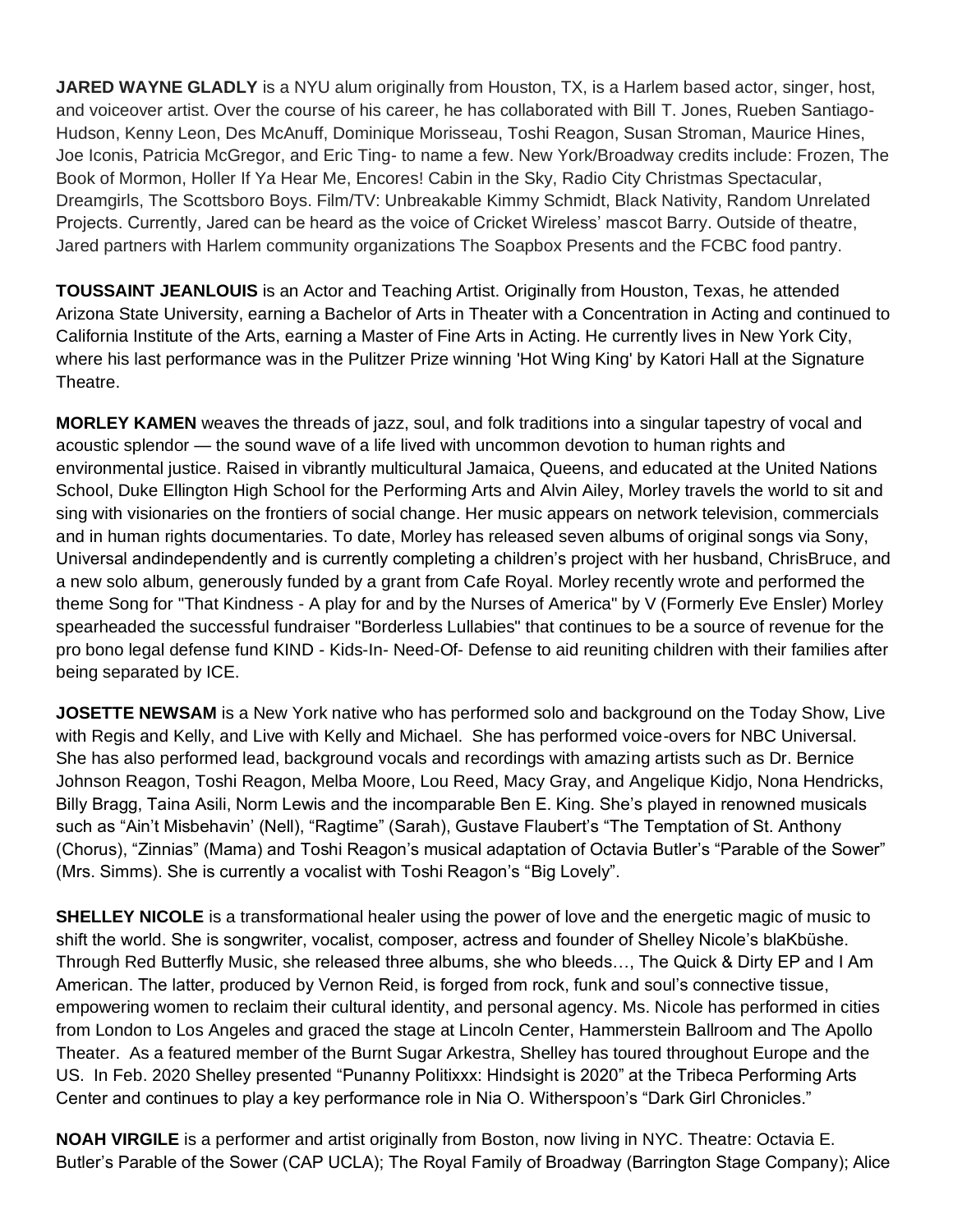(Wheelock Family Theatre); Rabbit Hole (The Umbrella Stage Company); Follies (Astoria Performing Arts Center). Readings: Concrete Jungle (Manhattan Theatre Club/DDM Productions), Heartbreakers in Hell (Open Jar Residency), The Valley (A.R.T./New York), Demons (Bentley Theatre/JAGFest 4.0), Fall Springs (Barrington Stage Company), The Oldenburg Suite (NYMF). Honored to be returning to this piece after our journey was cut short in 2020. www.noahvirgile.com - @noahvirgile.

## *ORCHESTRA*

**BOBBIE BIRD, Drums** is a multi-instrumentalist/producer & singer/songwriter. His last self-produced internationally critically-acclaimed record entitled Long Live the Duke & The King landed him a hit song "Shine on You" in Ireland. He has been an active member of BIGLovely for over a decade and has produced Toshi Reagon's record, There and Back Again. Alongside Loik Dury, he scored the film Paris by Cedric Klapisch; the soundtrack went on to be the number one selling record for two weeks in France. His early songwriting and production can be heard in the Band Drugs' The Prescription for Mis-America, featuring Parliament/Funkadelic's George Clinton, Garry Shider & Clip Payne. He has spent the past year composing for Microsoft and X-Box and has co-written the theme song for Cedric Klapisch's latest film Back to Burgundy.

**MONIQUE BROOKS ROBERTS, Violin** is a violinist hailing from Louisville, KY. Monique has had a busy and fulfilling career, having performed and recorded for many notable artists including Alicia Keys, Common, Aretha Franklin, and Jill Scott, just to name a few. She has played at Carnegie Hall, Lincoln Center, the John F. Kennedy Center, The Kimmel Center, Mariinsky Theatre in St. Petersburg, Russia, the world famous Tchaikovsky Hall in Moscow, Russia and plenty more. She's appeared on many TV programs such as the MTV music awards, NPR's Tiny Desk, The David Letterman Show, The Stephen Colbert Show, the BET Honors and much more! Monique released her very first solo album titled 'Free' on January 31st, which debuted at #12 on the iTunes R&B/Soul charts!

**ZACH BROWN, Cello** is a NYC based cellist, born in Far Rockaway, Queens. Zach is both a classically and jazzed trained cellist. Using the training and experience from both styles, Zach focuses on pushing the boundaries of progressive cello playing in his writing and collaborations. He has been a guest artist and instructor at The Savannah Music Festival, New Directions Cello Festival, Ithaca Summer Music Academy, and Owens College. He has performed as a guest soloist with his main group Westbound Situation for the Marquette Symphony. Performing at classical venues like Carnegie and Lincoln Center, he has also performed at Nublu 151, and Village Vanguard with The Turtle Island String Quartet.

**FRED CASH, JR, Bass** is a native of Chicago, Fred has been touring with Toshi Reagon's BIGLovely since 1998. Cash attended the American Conservatory of Music in Chicago. He has worked with such artists as Jean-Paul Bourelly, India Arie, and Jerry Butler.

**JULIETTE JONES, Violin** is a multi-genre live and studio recording violinist, BMI composer and founder of Rootstock Republic—a broad-based string production company. Under the company, she has scored, recorded and contracted for a number of live, television and multimedia events, including the People's Choice Awards, NBC's Grammy-nominated and Emmy-award winning broadcast of "Jesus Chris Superstar" live and the Oscar-nominated film, '*Mudbound*." Juliette graduated from The Peabody Institute of the Johns Hopkins University with a B.M. in Violin Performance. As a performer, she has worked with a veritable list of "who's who" including Stevie Wonder, Aretha Franklin, Lauryn Hill, Common, Lizzo, Robert Glasper, Janelle Monáe, Hans Zimmer, John Legend, Adele and One Republic; and dancer-choreographers, Camille A. Brown, Michelle Dorrance and Marjani Forte-Saunders.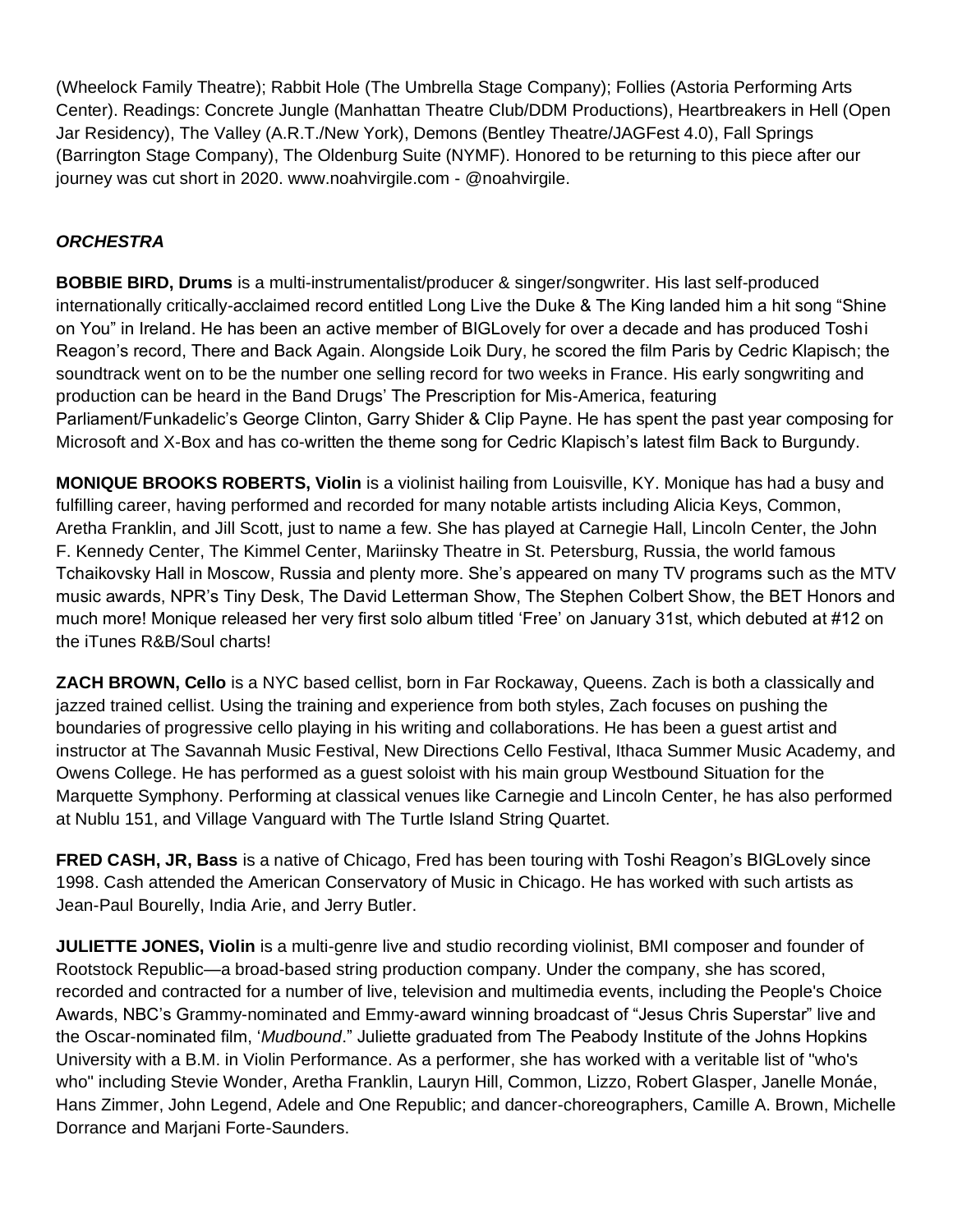## *CREATIVE TEAM*

**DEDE M. AYITE, Costume Designer,** is a two-time Tony award nominated costume designer whose Broadway credits include American Buffalo, A Soldier's Play, Slave Play, American Son, and Children of a Lesser God. Select Off-Broadway credits include Merry Wives (The Public Theater); Secret Life of Bees, Marie and Rosetta, (Atlantic); By The Way, Meet Vera Stark, (Signature); BLKS, School Girls… (MCC); Bella: An American Tall Tale (Playwrights Horizons); The Royale (Lincoln Center); Toni Stone (Roundabout). Regionally, Ayite's work has appeared at Oregon Shakespeare Festival, Steppenwolf, Arena Stage and more. She has worked in television with Netflix, Comedy Central, and FOX Shortcoms. Ayite earned her MFA at the Yale School of Drama and has received an Obie, Lucille Lortel, Helen Hayes, Theatre Bay Area, and Jeff Awards, along with four Drama Desk Nominations.

**ABIGAIL DEVILLE, Installation Artist**, (b. 1981, New York, NY) received her MFA from Yale University 2011 and her BFA from the Fashion Institute of Technology in 2007. DeVille has exhibited a constellation of sitespecific installations in the United States and Europe. Her most recent exhibitions include No Space Hidden (Shelter) ICA LA, Los Angeles, CA (2017), 20/20: The Studio Museum in Harlem and Carnegie Museum of Art, Pittsburgh, PA (2017), A Picture of the Universe in Clock Time, Momentum 9, Moss, Norway (2017), Magnetic Fields: Expanding American Abstraction, 1960s to Today,Kemper Museum, Kansas City, MO (2017), Harlem: Found Ways. Cooper Gallery at Hutchins Center, Harvard University, Cambridge, MA (2017) Urban Planning: Contemporary Art and the City 1967-2017, Contemporary Art Museum St. Louis, MO (2017) Chaos or Community? Michel Rein, Brussels, BE (2017), The Intersectional Self, The Shelley & Donald Rubin Foundation, New York, NY (2017). DeVille has designed sets for theatrical productions—at venues such as the Stratford Festival (2014), directed by Peter Sellers, Harlem Stage (2016), La MaMa (2015), JACK (2014-16), and Joe's Pub (2014) directed by Charlotte Brathwaite. She has received honors—2014-15 fellowship at The Radcliffe Institute for Advanced Study at Harvard, 2015 Creative Capital grantee and received a 2015 OBIE Award for design. DeVille is the 2017-18 Chuck Close Henry W and Marion T Mitchell Rome Prize fellow.

**MILLICENT JOHNNIE, Choreographer,** served as an Associate Artistic Director of Brooklyn based dance company Urban Bush Women. Choreographed the original *Parable of the Sower* workshop (New York City Opera). Off-Broadway: *Ameriville, Party People* (The Public Theater). Other theater credits include *Zinnias: The Life of Clementine Hunter* (Montclair Peak Performances), *Symphony for the Dance Floor* (Brooklyn Academy of Music), *The Love Project* (National Black Theater Festival), *The Hip Hop Project* (Krannert Performing Arts Center), *The Shipment, We Are Proud to Present a Presentation About the Herero of Namibia, Formerly Known as Southwest Africa, From the German Südwestafrika, Between the Years 1884–1915* (UnderMain Theater), *The Burning* (Contemporary Arts Center) and immersive/site responsive theater: *Cry You One* (Mondo Bizarro and Art Spot Productions). Johnnie directed and choreographed *RENT* (Ferndale Repertory Theater), *West Side Story* (University Kwazulu Natal, South Africa), *Bamaboula: Musician's Brew* (Cleo Parker Robinson 45th Anniversary Tour), and *Cubamor The Musical* (Village Theater). She has received numerous awards and nominations for her work including a United States Artist nomination for dance, the Prague International Dance Festival Award, Times-Standrard Beti's Choice Award, Theatre Bay Area Award and Vivian Robinson/Avdelco nomination for outstanding choreography. She choreographed the feature film Scary Movie 5, served as a choreographer for Disney's Frozen: Live at the Hyperion and more recently performed in the Opening Ceremonies of the Olympic Games in Brazil. Johnnie is a visiting assistant professor in dance at Florida State University.

**JOHN KEMP, Audio Systems Designer,** is thrilled to be part of the *Parable of the Sower* team. He sends his love to all who come, gone, and will be.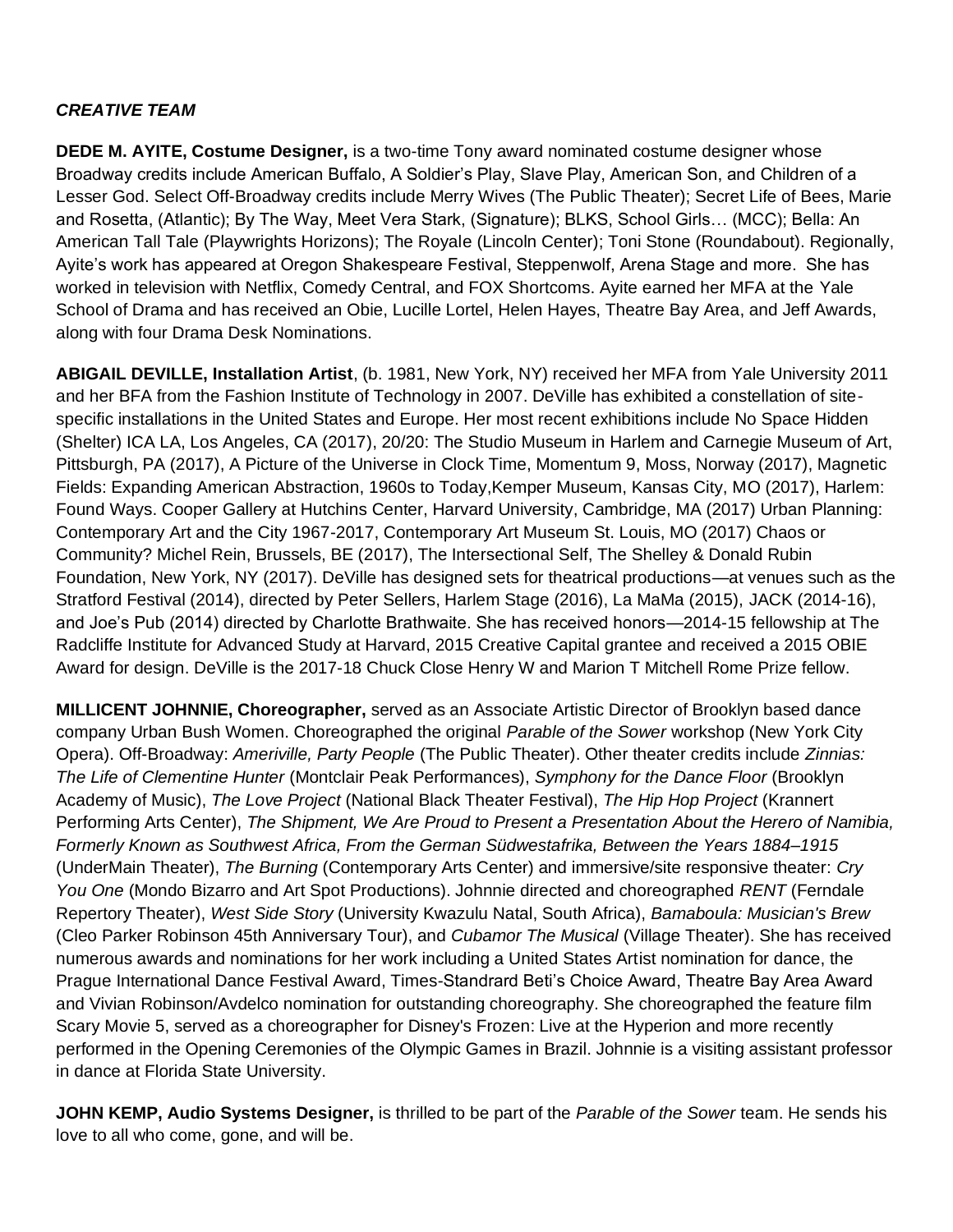**CHRISTOPHER KUHL, Lighting Designer,** Recent work includes: *Dog Days* (Los Angeles Opera); *The Object Lesson* (BAM, Edinburgh Festival, Sydney Festival); *The Source* (San Francisco Opera, REDCAT, BAM); *The Institute of Memory* (The Public Theater, T:BA Festival); *Straight White Men* (Young Jean Lee's Theatre Company, The Public Theatre, Kaai Theater, Centre Pompidou), *The Elephant Room* (St. Ann's Warehouse); *ABACUS* (BAM, Sundance Film Festival, EMPAC). He has received two Bessie Awards, two Ovation awards and a Sherwood, Drammy, and Horton, award. He is originally from New Mexico and a graduate of CalArts.

**YASMINE LEE, Movement Director,** is a movement and dance centered multidisciplinary artist. She has worked as a choreographer, movement director and performer across dance, theater, film, television, video & ceremonies in over 30 countries. Select credits include: Broadway: *Harry Potter And The Cursed Child, The Curious Incident of the Dog in the Night--Time*, *The Crucible*, *Once Musical* (also West End, Australia, Canada, S. Korea), *RENT*. Off-Broadway: *SOCIAL!*(w/David Byrne @Park Avenue Armory), *Wild Goose Dreams* (The Public Theater), *Sweeney Todd* (Barrow Street Theater), *My Name's Not Indian Joe* (Davenport Theater) *Knives In Hens* (59 E 59)*, Pearl: Spring River Flower Moon Night* (Lincoln Center)*, Tender Napalm* (59 E 59)*, Once Musical* (New York Theater Workshop)*, Brown Butterfly* (Aaron Davis Hall)*.* Film and TV:*Made For Love*  (HBO season 2 Episode 3), Katie Perry for *SNL*, *Amici* season 9 (Canale 5 Italia), *Across The Universe* (Julie Taymor/Sony Pictures) Opening Ceremonies: *World Expo 2020* (UAE)*, XXII Winter Olympic Games* (Sochi) Other: *The Dunham Technique Video* (commissioned by U.S. Library of Congress/archived by Smithsonian Institute), *Margie Gilles' Legacy Project*, *Momix,* Inaugural program *Guggenheim Museum Bilbao, Joan Peter's Dance Co, Earl Mosely's Diversity of Dance.* Lee is Georgie's Mama.

**ARNULFO MALDONADO, Scenic Designer,** is a New York City-based set and costume designer. Notable New York credits include: School Girls or the African Mean Girls Play, Charm (MCC Theater); Bull In A China Shop (Lincoln Theater Center); Twelfth Night (The Public); Kingdom Come (Roundabout); Duat, generations (Soho Rep); Caught (Play Co); Men On Boats, Iowa (Playwrights Horizons); Iphigenia In Aulis (CSC). Regional: Berkeley Rep, Center Stage, Central City Opera, Guthrie Theater, Old Globe, Olney Theater Center, Opera Theater of St Louis, Philadelphia Theater Company, Two River Theater, Williamstown Theater Festival. Tour: The Magnetic Fields: 50 Song Memoir (BAM Next Wave/International tour). Mr. Maldonado is a Clubbed Thumb Affiliated Artist, a recipient of a Princess Grace Fabergé Theater Award, and a multiple-Henry Hewes Design nominee. MFA: NYU Tisch[.](https://na01.safelinks.protection.outlook.com/?url=http%3A%2F%2Fwww.arnulfomaldonado.com%2F&data=02%7C01%7CKaplanL%40unitedtalent.com%7C56bf70c3fb8d4e83c05908d4b296bbfe%7C4cb9240e2025488f97e77eb69335458a%7C1%7C0%7C636329807850748308&sdata=Wj4Q%2FdIpW48YNlmf9dklAzsRH%2FItOYJEPY%2FVw8BlGbU%3D&reserved=0) [www.arnulfomaldonado.com](https://na01.safelinks.protection.outlook.com/?url=http%3A%2F%2Fwww.arnulfomaldonado.com%2F&data=02%7C01%7CKaplanL%40unitedtalent.com%7C56bf70c3fb8d4e83c05908d4b296bbfe%7C4cb9240e2025488f97e77eb69335458a%7C1%7C0%7C636329807850748308&sdata=Wj4Q%2FdIpW48YNlmf9dklAzsRH%2FItOYJEPY%2FVw8BlGbU%3D&reserved=0)

**CHRIS DE CAMILLIS, Stage Manager,** Broadway: Les Liaisons Dangereuses, Misery, It's Only a Play, The Glass Menagerie. Off- Broadway: The Rape of the Sabine Women by Grace B. Mathias (Playwrights Realm); Building the Wall (New World Stages), The Total Bent (Public), Much Ado About Nothing (NYSF/DELACORTE); Pride's Crossing (Lincoln Center), SLAVS! (NYTW), Oliver Twist (TFANA), Raised in Captivity (The Vineyard). Regional: American Repertory Theater; Artistic Coordinator and Resident Stage Manager 1998-2013.

**CAROLINE PASTORE, Assistant Stage Manager / Wardrobe,** graduated last May from SUNY Purchase's Theatre/Design Technology program where she studied Stage Management. Since moving to NYC she's been able to go on tour with *Cartography* for their final few performances as their Stage Manager and work as a Production Assistant on several events. While at Purchase, she worked on *Passage* (Production Stage Manager), and *Right Behind You* (Production Stage Manager). She also has spent two summers at The Cape Playhouse where she was a part of several productions including; *Lady Day...* (Asst. Production Manager), *Noises Off* (Asst. Stage Manager), *Once* (Assistant Stage Manager), and *Little Shop of Horrors* (Asst. Stage Manager). Caroline would like to dedicate her work to her dear friend, Ari Bourke, for continuously inspiring her work as a theatre artist.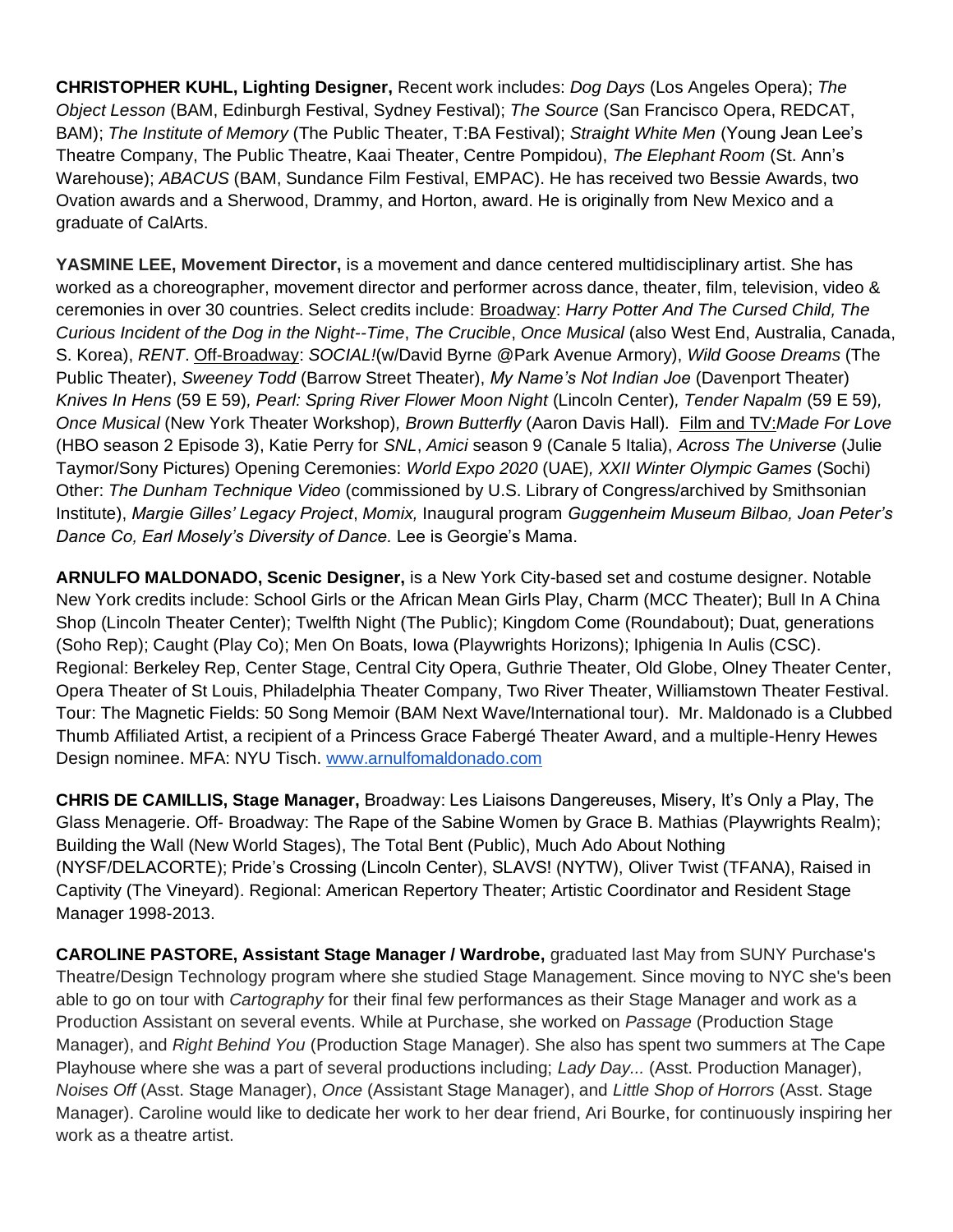**DEVIN CAMERON, Tour Lighting Director** is based in New York City, where he creates for theater, dance and live events. Recent credits include Drama Desk Award–winning The Strange Undoing of Prudencia Hart (National Theatre of Scotland), Their Eyes Were Watching God with Tony Award–winning director Ruben Santiago-Hudson (Billie Holiday Theatre), Water±—National Tour (National Public Radio), Dream Machine (Free Play), and resident lighting designer at the critically acclaimed immersive theater experience Sleep No More (Punchdrunk)[.](http://devincameron.com/) [devincameron.com](http://devincameron.com/)

**ALEX DAKOGLOU, Sound Engineer** was born and raised in Philadelphia, has been involved in music since elementary school, starting with 6 yrs of piano, and eventually playing guitar in bands for many years. In 1993, he started working as a live sound mixer. In 2004, a couple years after receiving a BM in jazz guitar from the University Of The Arts, Alex moved to Los Angeles, and quickly became head sound mixer at the House Of Blues on Sunset strip, where he mixed gospel, rock, R& B, and hip hop weekly. In his 7 years there he worked with many well known musical acts, before shifting his career to the road and full time sound mixing. Today, Alex has mixed in venues such as Madison Square Garden, Sydney Opera House, and Radio City Music Hall, with symphony orchestras, bands, and artists. Currently, Alex once again lives in Philadelphia and tours with long time clients/artists such as Idina Menzel, Herb Alpert, LIVE, Toshi Reagon, while also sound designing and mixing for musical theater, and guest lecturing in live sound at his alma mater.

**SUEANN LEUNG, Costume Associate,** is a New York-based costume designer with a keen interest in using design to explore identity and expression. They have served on Santo Loquasto's Tony Award-winning design team for Broadway's Hello, Dolly!. Leung's recent work has included a shift to film and TV – media that is changing more quickly to tell diverse stories. Most recently, they were the costume designer for HBO APA Visionaries 2021 Finalist "Little Sky", a queer Asian American coming of age drama about the power of chosen family, as well as "Butterfly Lovers 永久徘徊", a live performance centering queer Asian diasporic love for The Metropolitan Museum of Art in collaboration with The W.O.W Project. Leung earned a Bachelor of Arts degree in Gender Studies from Mount Holyoke College, and this background continues to inform their work using costume design as a powerful tool to humanize and respectfully represent people –especially queer people of color.

**SAMANTHA SHOFFNER, Props Designer** Broadway: *Trouble in Mind, Slave Play* (2019, remount, & August Wilson Lobby redesign)*.* Associate Broadway: *Children of a Lesser God, The Price*, *Noises Off, Falsettos, China Doll, Living on Love*. Select Off-Broadway: *To My Girls, Nollywood Dreams, Shhh!!!, Seize the King, A Strange Loop, BLKS, Merrily We Roll Along (*Roundabout*), Is God Is*. Corporate: Google, Samsung, Grammys, Emmys, H&M, Macy's. Production Design: IBM, NBCUniversal, BMW, Disney, Marvel. Professor at Citytech; Props & Paint. Freelance Interior Designer and artist. [www.smartsetsbysam.com.](http://www.smartsetsbysam.com/)

**ARKTYPE / THOMAS O. KRIEGSMANN, Tour Producer,** specializes in new work development and touring worldwide. His past work includes projects with Kaneza Schaal, Mikhail Baryshnikov, Peter Brook, Daniel Fish, Victoria Thiérrée-Chaplin, Yael Farber, Anna Deavere Smith, Annie-B Parson & Paul Lazar, Lisa Peterson, Peter Sellars, Julie Taymor, John Cameron Mitchell and Tony Taccone. Recent premieres include 600 HIGHWAYMEN's A THOUSAND WAYS, Bryce Dessner's TRIPTYCH (EYES OF ONE ON ANOTHER), John Cameron Mitchell's THE ORIGIN OF LOVE, Kaneza Schaal & Christopher Myers' CARTOGRAPHY, Sam Green & Kronos Quartet's A THOUSAND THOUGHTS, Big Dance Theater / Mikhail Baryshnikov's MAN IN A CASE, and Nalaga'at Deaf-Blind Theater's NOT BY BREAD ALONE. Ongoing collaborations include 600